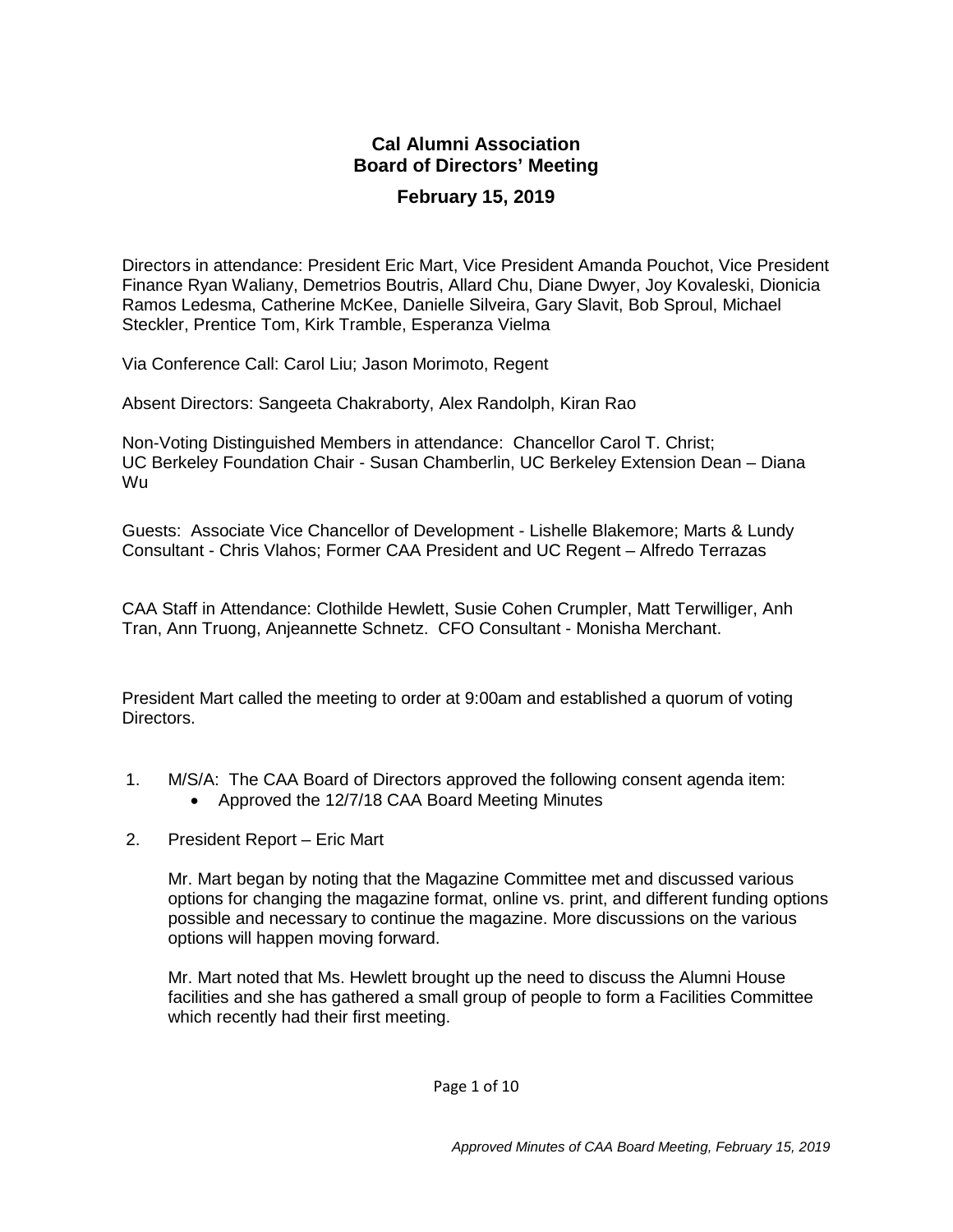Mr. Mart also noted that he will attend the upcoming UC Berkeley Foundation meeting.

The Big Give. The CAA Board has committed to 100% participation, the amount doesn't need to be large but full participation is the goal. He will share the details of Big Give and how CAA Directors can make a donation on March 14. CAA staff has set a goal of raising \$50,000 for the CAA Fund. Last year they raised nearly \$700,000 however, most of those donations were restricted to funding scholarships. Mr. Mart requested that the Directors think about also donating to the CAA Fund which helps support the Association in all its efforts to inspire and engage Cal alumni to support the University.

It's been several years since CAA has held a meeting in Southern California so we will hold our April 2019 meeting in Orange County at the Westin, South Coast Plaza in Costa Mesa. We will start with a Board Retreat in the afternoon of April 25 where the Directors will have an in-depth discussion workshop regarding the long term funding for CAA's alumni engagement programs. After the Retreat, the Board will host a Reception with the Orange County Chapter and other Southern California volunteers. On Friday, April 26, the meeting will be held in the morning and conclude with lunch.

3. Regent Report – Jason Morimoto (*via conference call*)

Mr. Morimoto apologized for not being able to attend today's meeting in person however, he wanted to update the CAA Directors on the following topics:

Public engagement and development. The University of California set a new record by raising \$2.7B in 2017-2018. The biggest increase in UC's history and  $4<sup>th</sup>$  year in a row UC has surpassed the \$2B in support. Some of it may be driven by recent tax report laws that increased the private support for this particular year. With that being said, it was a record breaking year so I wanted to congratulate those involved in the various class campaign and the UC Berkeley Foundation for taking the leadership role on campus driving the fundraising on behalf of UC Berkeley.

Basic Needs Committee: Mr. Morimoto is participating in a special committee on Basic Needs to review the results of the undergraduate experience survey and the graduate student well-being survey in which 44 % undergrad and 29% of graduate students reported having experienced food insecurity and of those with food insecurity, half experienced homelessness during their studies. What I think is really important for the CAA Board to understand the severity of basic needs is touching students all across the University of California and also the Berkeley campus in particular. The definition of food security as defined by USDA include both reduced food intake or disruptive eating patterns due to limited resources (very low food security) as well as reduced quality, variety, or desirability of the food consumed (low food security.) As such, both low consumption as well as poor quality comprise the definition for food insecurity. For example, the 2016 survey that was done was not detailed enough to distinguish between low and very low food security but in 2015 the study showed that 23% of the respondents had low food security and 19% had very low food security. The basic need challenge for students is now more severe than in prior decades when many of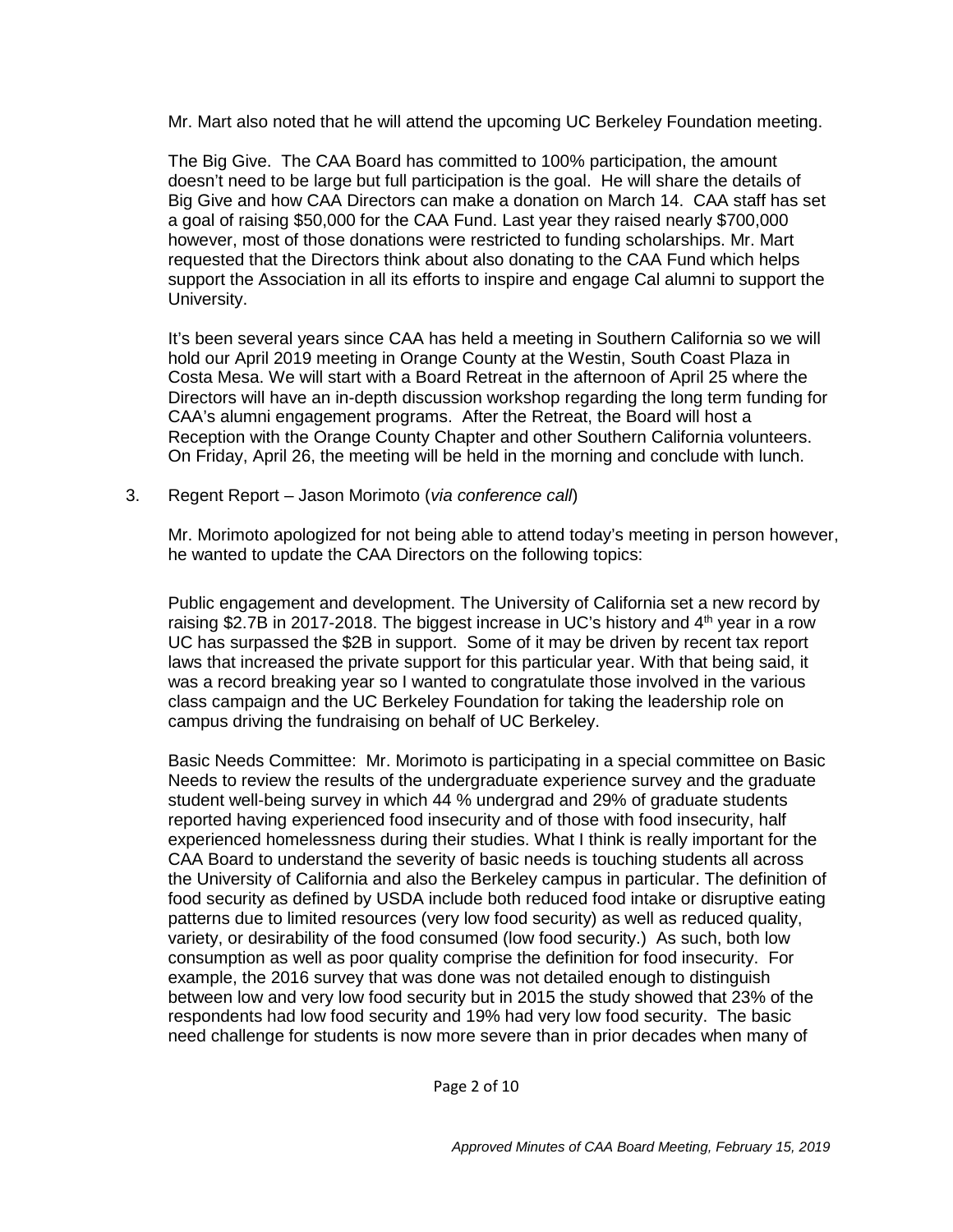us attended Cal. There is a general lack of awareness at the county level and also around college students in terms of who is eligible for the Cal Fresh program and the electronic benefit transfer cards. The special committee discussed the needs to better facilitate and expedite the application process. Future items for discussion on this committee will be developing a framework and systematic approach to establishing a baseline level of support for each campus and considering state and other funding resources. We're also requesting a line item in the UC budgets to support housing and student hunger.

Mr. Morimoto reported that the Regents are looking at the multi-year framework that the University of California is driving towards and this is really important in terms of setting up some of the conversations with the State Legislature going forward in terms of the importance and need for increased ongoing funding and support. The UC system will produce 200,000 more degrees by 2030 on top of the 1 million undergraduate and graduate degrees already projected. The Regents are looking at expanding holistic approaches to student advising and programs to ensure students receive comprehensive support with the goal of having 90% graduation rate by 2030, closing the graduation gaps particularly for students from low income families, underrepresented groups and first generation college students. For example, students who have attended 3 years of higher education and then, for whatever reason, had to drop out of school, there will be pathways where the student can complete their degree on campus or potentially online.

Lastly, Mr. Morimoto updated the CAA Board on the Governor's January budget proposal in which the University of California received an increase of \$240M. The sentiment at UCOP is that this was a great starting point from Governor Newsom and is a meaningful amount that will help in terms of the mandatory cost increases, financial aid, student basic need and student mental help. On top of the \$240M that was proposed for current and ongoing funds, there was additional one-time funding proposed for the UC of approximately \$150M to address deferred maintenance and some degree completion pilot programs.

4. Executive Director Report – Clothilde Hewlett

Ms. Hewlett is happy to report that CAA's key performance indicators ("KPIs") demonstrate that CAA is meeting and even exceeding targets in unique alumni engagement. There are some areas, even though we are hitting the overall number, where we're not doing as well as expected which is all good data to help the Board make decisions regarding future programming. In particular, the investment in the Berkeley Network is proving to be very successful, particularly the webinars and virtual engagement. This programming is very engaging for alumni 40 and under.

CAA's signature scholarship programs are becoming even more important, not only for the traditional academic support, but also for the basic needs issues that Mr. Morimoto reported on earlier. CAA's scholarships assist many underrepresented, low income students and our model is unique as 70% of funds are used for direct financial assistance while 30% focuses on academic support programing. It is the program component that really resolves the retention of our students. CAA now has an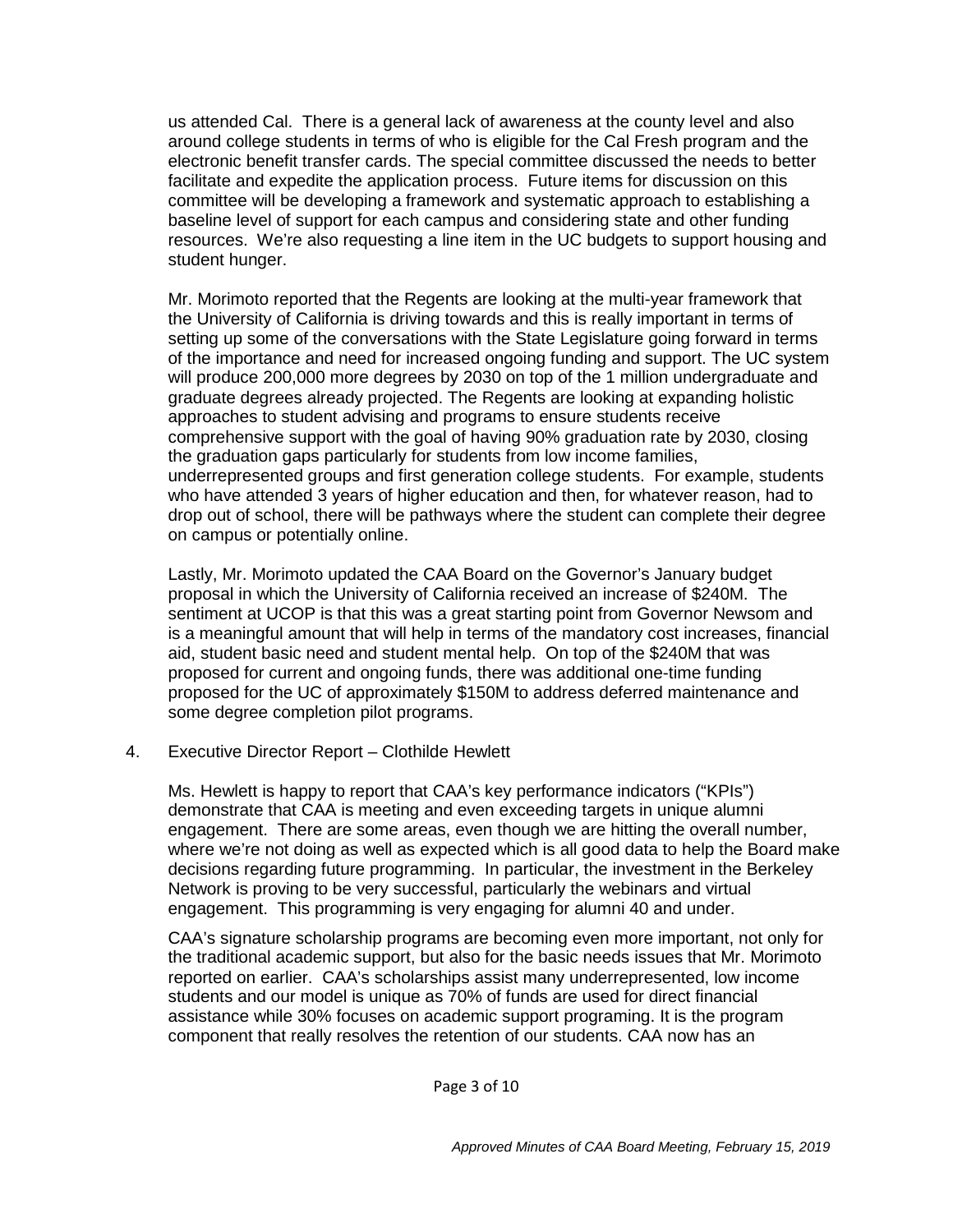emergency fund to cover basic needs whether it be food insecurity, housing insecurity, or health issues that come up at the last minute. We want to make sure that our scholars have support when they hit one of these hardships so that not one of our scholars will go hungry nor will they be without a place to live. And leading that effort, we have just hired a new director, a very dynamic individual, Tai Rushing. She will be leading CAA's Scholarship team. She has a master's in higher education and was Associate Director of admissions at University of the Pacific and most importantly, she was the senior advisor for the LEAD center here at UC Berkeley – Ms. Rushing is very familiar with our students and has jumped right in with the African American Initiative.

Ms. Hewlett is excited that CAA will be hosting a TAAP Scholarship reunion on October 5, 2019 - all of our scholars that have gone through our program will be invited for a 20<sup>th</sup> reunion that will culminate with a major gala that we will be raising money for our scholarship program and, in particular, raising money for this emergency fund so that we can cover all of our scholars' basic needs into the future.

Currently, one of the most pressing issues facing the Association is trying to operate CAA in a dilapidated Alumni House. Our Alumni House, the HVAC, meaning the heating and the cooling is so poor that you have some places where it's boiling hot, others where it's freezing cold and overall it cannot be fixed. Why? Because many of the parts aren't manufactured anymore. So why don't we just have some heaters in this place? The problem is, the systems are so old that they cannot withstand the electrical load. So even when I put on a heater, I can only put it on for an hour and a half before the electricity goes out. Which results in my computer going, my printer going, the phone going, etc. And that's what everyone is operating with right now. In the summer, it can be so boiling hot that I have to send people home. And we won't mention the creatures of the night, but they're here and they're active, and they have made this place their home. So it is time. According to our most recent alumni survey, respondents said they would come back to the campus and participate if they had an inviting and functional place to come back to. They don't consider Alumni House a place to come back to because it is not the type of facility that is welcoming to alumni. I have therefore put together, with Mr. Mart's support, an Alumni House Facility Committee for the purposes of exploring a new alumni center. It's a very small group led by our board members Bob Sproul, Carol Liu, we also added former CAA President Carl Stoney, architect Bob Wong, and former CAA Executive Director, Tuck Coop. The Committee is exploring partnerships with other entities on campus.

Lastly, Ms. Hewlett let the Directors know that CAA is celebrating Black History Month by highlighting outstanding Black alumni from UC Berkeley on the CAA website's homepage. One in particular leading the effort in public health at the state level is Nadine Burke Harris who was recently appointed as California's first-ever Surgeon General. Dr. Burke Harris studied integrative biology at UC Berkeley and received her bachelor's degree in 1996. After Cal, Dr. Burke Harris continued her education at UC Davis where she earned her medical degree, then at Harvard, where she earned her master's in public health. Dr. Burke Harris founded the Center for Youth Wellness in San Francisco to address toxic stress in children. Ms. Hewlett encouraged everyone to check out CAA's website to learn more about Dr. Burke Harris and other trailblazing Cal alums that will be highlighted during Black History Month.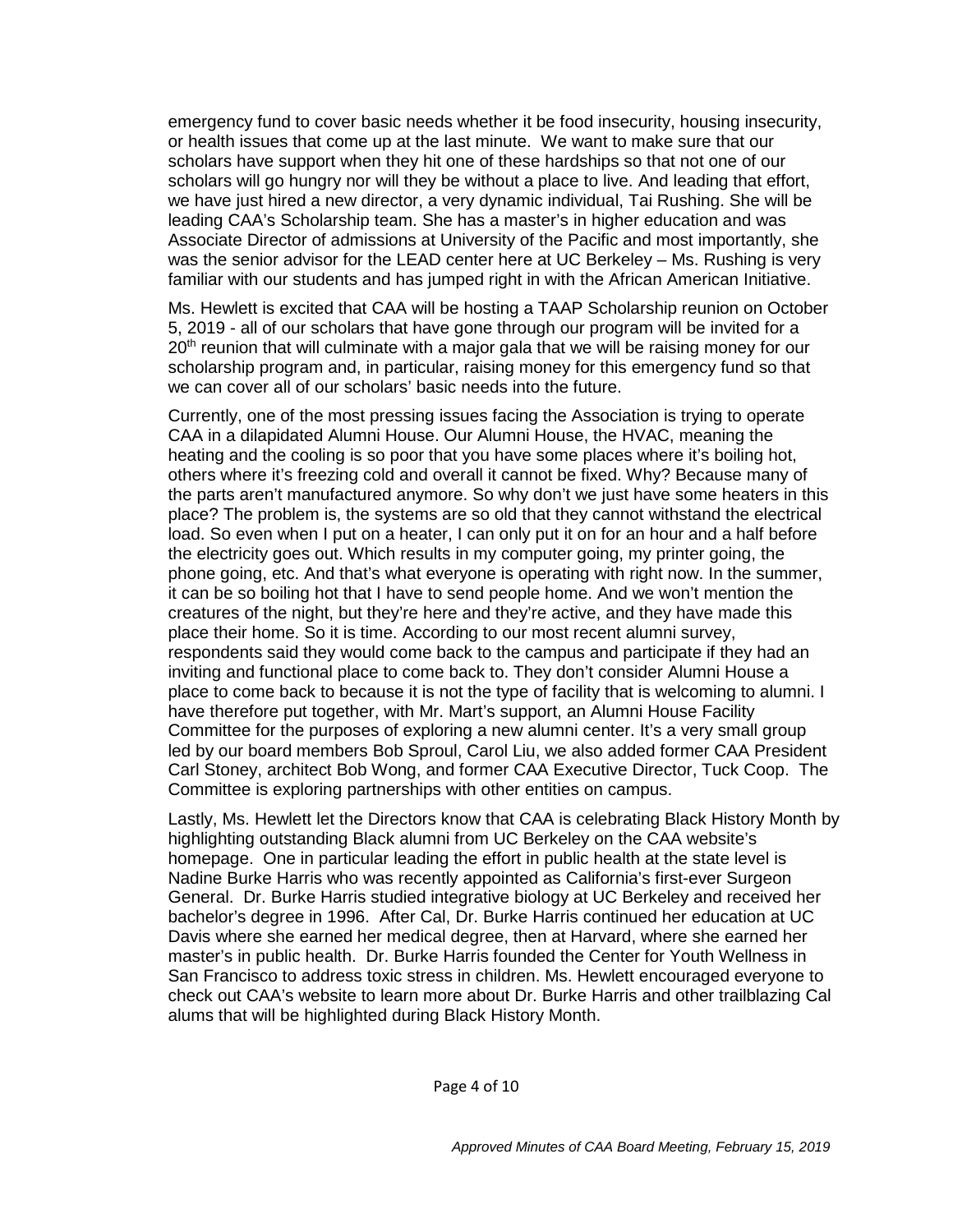## 5. UC Berkeley Foundation Update – CAA Distinguished Member, Susan Chamberlin

Ms. Chamberlin reported that there's been a lot going on and it's largely due to the fact we have a very active and involved Chancellor. I think that one of the things we've been involved with most recently is the strategic plan that was rolled out about two months ago and has been contributed to by various committees across campus, the administration, the UC Berkeley Foundation Trustees, as well as the Cal Alumni Association being involved with the implementation. For example, one of the four sections of the plan is on strategic initiatives. It started out as another title, grand challenges, but it is now strategic initiatives. One of them is around public health and ways in which Berkeley is uniquely positioned to deal with problems in public health. We heard a presentation in the executive committee the other day from three groups: one working on the democracy issue, one working on brain initiatives or artificial intelligence components, and the public health group that we're very focused on and obviously these are all targeted towards fundraising in order to support these activities. I have to say, I've been extraordinarily impressed with the fact that it got done in the rapid time frame that was established and that the Chancellor has been able to keep all of these groups working towards these common goals. The other thing that we've been looking at talking about is what you will be considering today, the alumni engagement plan.

6. Finance Report – Ryan Waliany, Ann Truong, Monisha Merchant

Mr. Waliany reported that CAA is closing the books on 2018 and beginning the audit work with Moss Adams. Right now we are budgeting the balance for 2018 and getting that fully audited. We're expecting a small surplus for 2018 but we don't know the dollar amount yet. The team is still working on closing out the year and this is taking a little bit longer than expected because we had a full week where the auditors were on site. We expect that the audit will be completed by the end of March.

As you'll note in the reports received with the Board materials, there was an anomaly in 2018 that wasn't planned for when had an increase of \$200K as a result of the Lair of the Golden Bear camper refunds due to the poor air quality from the smoke related to local forest fires in the area.

Ms. Hewlett stated that generally, when there is a surplus, the Board approval of the next year's budget becomes the mechanism for approving how to spend that surplus. Last year was unique in that CAA ended up with \$150K surplus as a result of a decrease in the funds required for CAA employee benefits. The surplus included funds that were already approved in the budget so, while technically already approved, Ms. Hewlett came back to the Finance Committee and the Board for approval of the new use of the funds pursuant to CAA's Policy Manual.

7. UC Berkeley Alumni Engagement Report – Chancellor Carol T. Christ, Lishelle Blakemore, AVE Development, Chris Vlahos, Marts & Lundy

Chancellor Christ thanked the CAA Directors for having her report on the UC Berkeley Strategic Plan for Alumni Engagement. She is delighted to share that the consultants from Marts & Lundy have taken an in-depth review of the alumni prospect base and

Page 5 of 10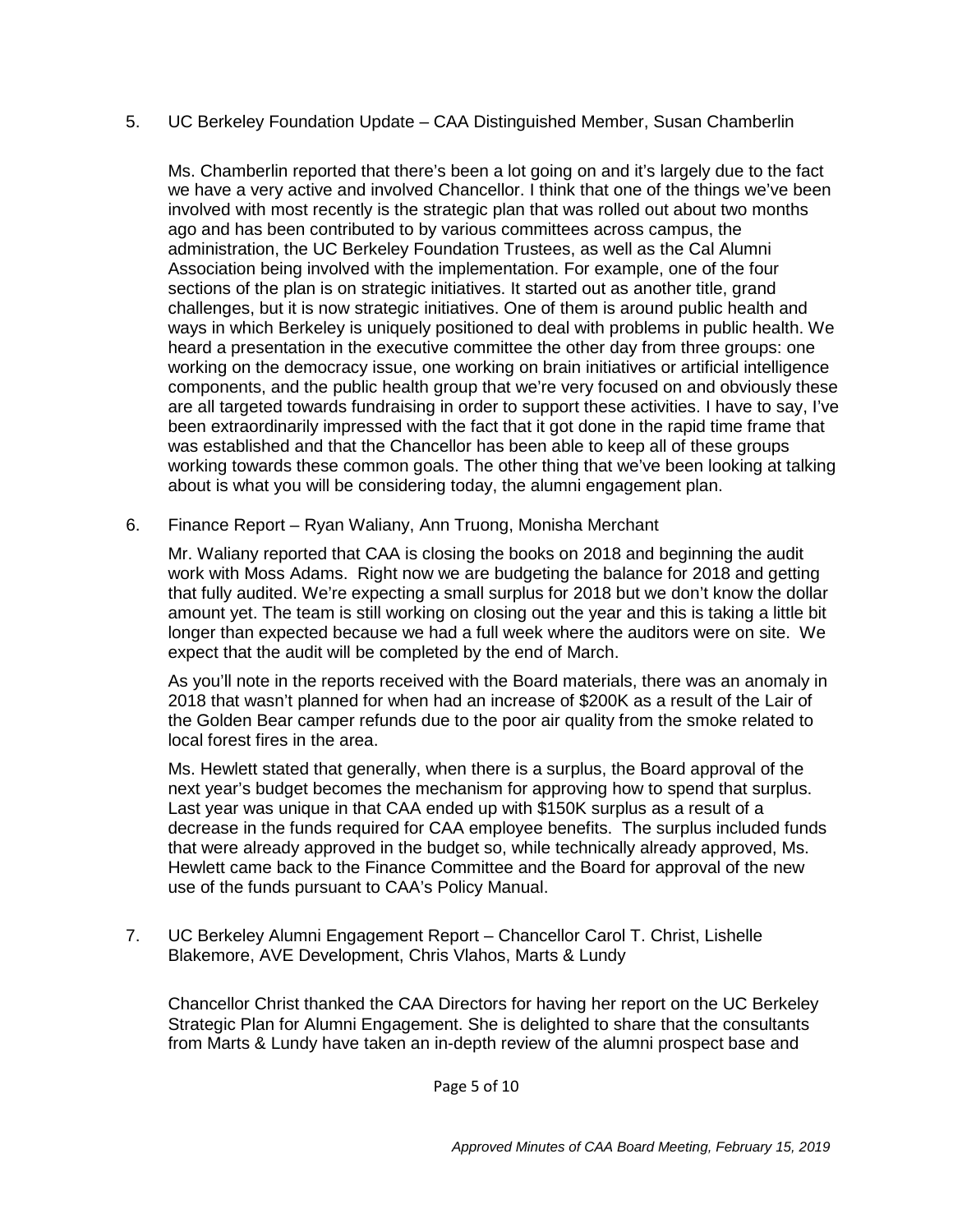believe that Berkeley alums have substantial capacity to help support their alma mater once they are presented with the messages regarding the need for their help. The less exciting news is that the campus has not engaged or been in touch with many of these alums. The Marts & Lundy report states what I know you all know to be true that the most substantial philanthropic programs operate on a base of alumni engagement. So we had a committee working with the Marts & Lundy consultants to develop a plan for alumni engagement. Marts & Lundy believe that CAA is doing a wonderful job, but the campus also has to devote resources and develop an alumni engagement strategy if it's going to be as successful as it aspires to be in its philanthropic program. Lishelle Blakemore has lead this effort and I set a very aggressive time frame and wanted a plan by December, and we have met that goal. I will turn it over to Ms. Blakemore now for some introductory remarks.

Ms. Blakemore thanked the CAA Board for inviting her to present this update on the campus' Strategic Plan for Alumni Engagement. When she and Mr. Vlahos were here in December, they gave a preliminary insight of the plan that we were developing with the working group of folks across the campus including CAA representatives Cloey Hewlett, Anh Tran and Susie Cohen Crumpler. We gave you the high level overview. The plan was just being finalized but we wanted to make sure that you were a part of that conversation. The plan has now been endorsed by the Chancellor. We have just started to share it with stakeholder groups, including this important Board of Directors. Next, we will be sharing it with the UC Berkeley Foundation Board and then we'll start to move into implementation beginning with the recruitment of an Executive Director later in the spring. The work of the Cal Alumni Association in the alumni engagement process has been extraordinary so I want to thank our partners at CAA who have offered important perspectives throughout the process. I think we're in a good place. We thought we would spend 20 minutes to walk through this plan, you have a copy in front of you. We will have about a half hour for discussion with the Chancellor before she has to leave.

The strategies have not been totally developed for today, but we felt it was necessary to share our progress to date as CAA is an important partner in this process. Ms. Blakemore and Mr. Vlahos set forth the ten core strategies and key tactics outlined in the Strategic Plan based on best practices from other successful university alumni engagement programs:

#### 1. ACADEMIC UNITS & CAMPUS PARTNERS

Embrace the *One Berkeley* mission to strategically enhance the needs of the collegiate community and campus partners for whom alumni involvement is essential to their success.

KEY TACTIC: Establish a campus-wide working group responsible for establishing baseline alumni engagement representing all 14 schools and colleges; CAA; Cal Athletics.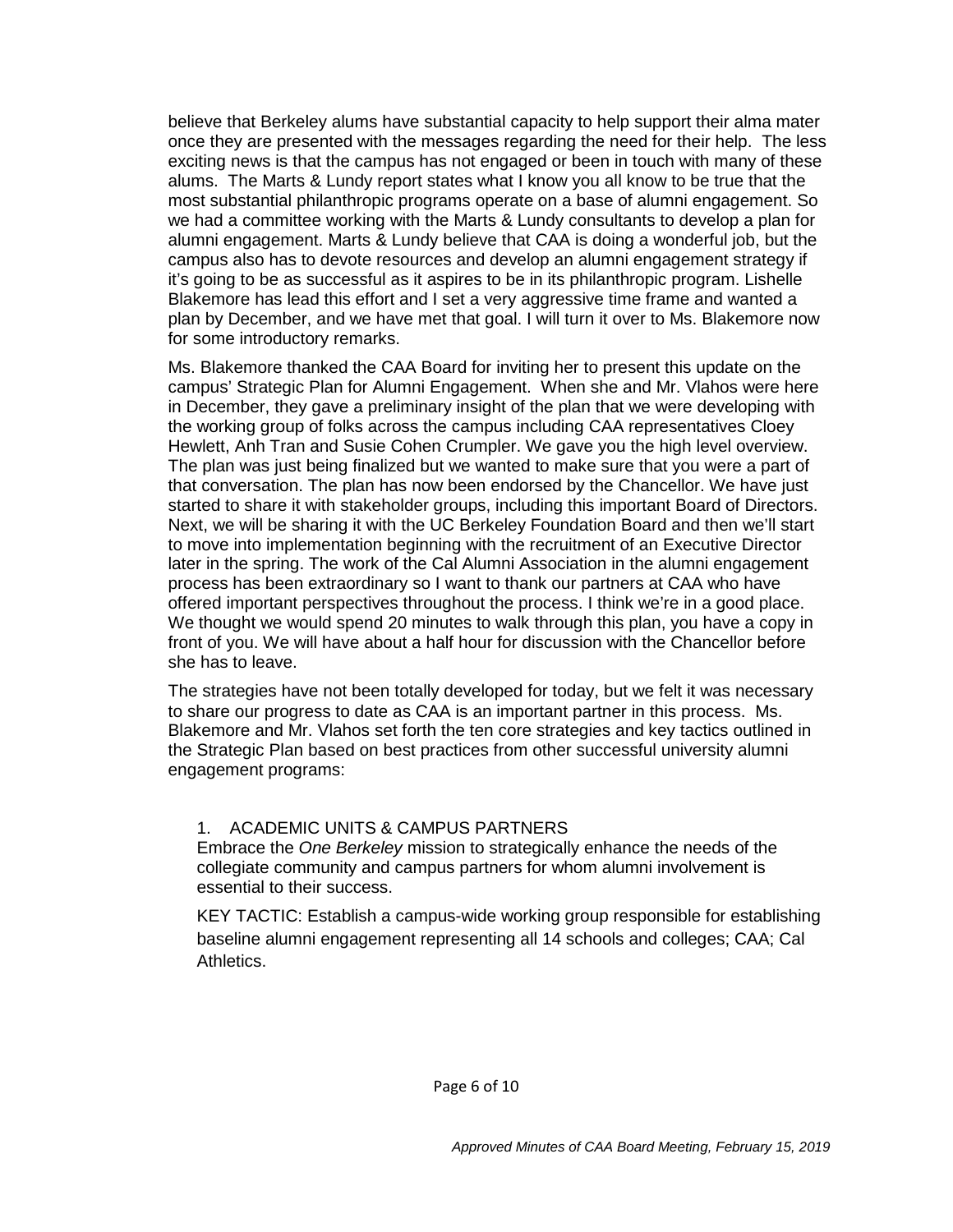## 2. AUDIENCE SEGMENTATION

Evaluate the attitudes, experiences and needs of our increasingly diverse alumni base and segment in a manner that inspires the highest level of engagement at UC Berkeley.

KEY TACTIC: Establish a relationship model of alumni groupings that will contribute to data modeling and audience segmentation.

#### 3. DIVERSITY & INCLUSION

Partner with the Division of Equity & Inclusion (E&I) to create an inclusive, welcoming, and culturally relevant alumni community by expanding pathways for access and success, and contributing to scholarship and public service.

KEY TACTIC: Support the events and activities of recognized diverse UC Berkeley alumni groups.

## 4. COMMUNICATIONS

Create coordinated, consistent brand messaging and two-way communications across the university channels to effectively engage and inform Berkeley's alumni base.

KEY TACTIC: Invest in digital strategies to better leverage alumni engagement and manage ongoing relationships. Determine how to consolidate the breadth of offerings into one central online gateway.

#### 5. LIFELONG LEARNING

Promote a lifelong intellectual connection between alumni and the university through opportunities that enhance their Berkeley experience while supporting their professional growth. Includes University Extension (UNEX) and Osher Lifelong Learning Institute (OLLI).

KEY TACTIC: Create a coordinated online clearinghouse to capture all lifelong learning across the Berkeley enterprise.

## 6. CAREER NETWORKING

Promote the Berkeley alumni community as an institutional asset by facilitating a systematic program of alumni-to-alumni and alumni-to-student career connections.

KEY TACTIC: Extend Career Center services to alumni for the first-year postgraduation at no cost.

## 7. REGIONAL PROGRAMMING

Engage the local, regional and global Berkeley alumni base through meaningful programming that enhances lifelong connections with alumni wherever they are.

The Office of International Relations in UDAR is responsible for oversight of all international clubs/chapters with the exception of BCAIA.

Page 7 of 10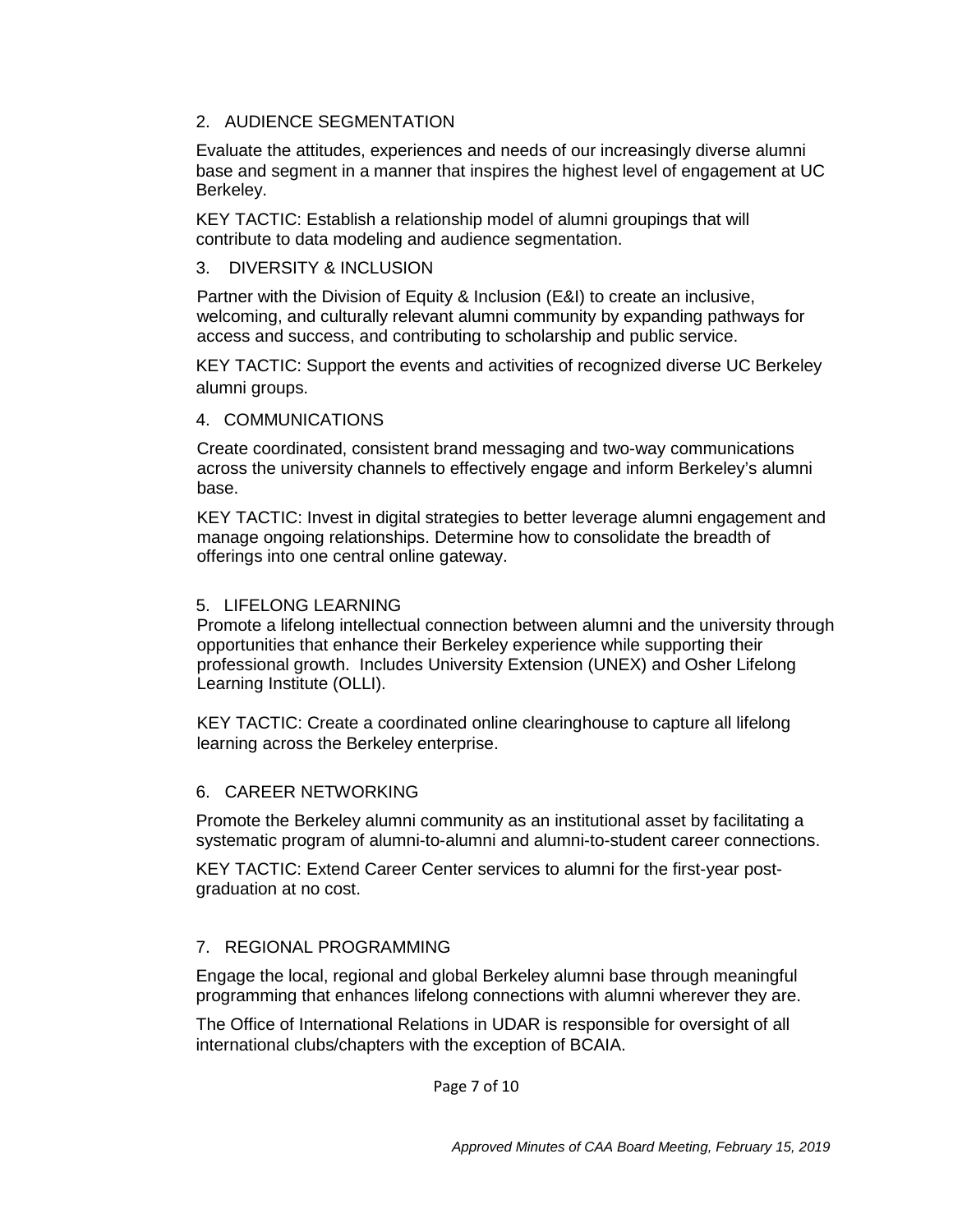KEY TACTIC: Develop a coordinated strategy for regional engagement in geographic markets with the highest concentration of constituents, including Northern California, Southern California, the Northeast (Boston, New York, Washington D.C., etc.), Asia, Europe, and others.

# 8. VOLUNTEER ENGAGEMENT

Leverage the power of the Berkeley alumni base by creating a culture of volunteerism that will inspire, engage, and connect alumni to the university and to each other.

KEY TACTIC: Coordinate volunteerism across campus and with CAA to create a one-stop shop for all alumni to seek out relevant engagement opportunities.

# 9. ADVOCACY

Coordinate closely with and take direction from campus Government and Community Relations colleagues to inform alumni on the challenges facing public higher education in California, and inspire support and advocacy for UC's state budget priorities and its impact on UC Berkeley funding.

KEY TACTIC: Support advocacy events on and off campus. Develop a plan and set a specific number of events and attendance goals.

# 10. STUDENT & YOUNG ALUMNI ENGAGEMENT

Partner with the Division of Student Affairs to create a culture of lifelong connection that spans the student continuum and is sustained into the early alumni years for uninterrupted engagement.

KEY TACTIC: Support a culture of lifelong engagement with Berkeley by developing supporting programming at core junctures of the student lifecycle.

8. Closed Session: CAA Scholarships & UC Berkeley Foundation Endowments – Clothilde Hewlett, Ann Truong; Marcus Lee – Attorney, Lewis Brisbois

Mr. Mart put the meeting into closed session for Board discussion and excused all nonvoting Directors and CAA Staff except for Ms. Hewlett and Ms. Truong.

Mr. Mart brought the meeting back into open session.

The Board broke for lunch from 12:30pm – 1:30pm.

Page 8 of 10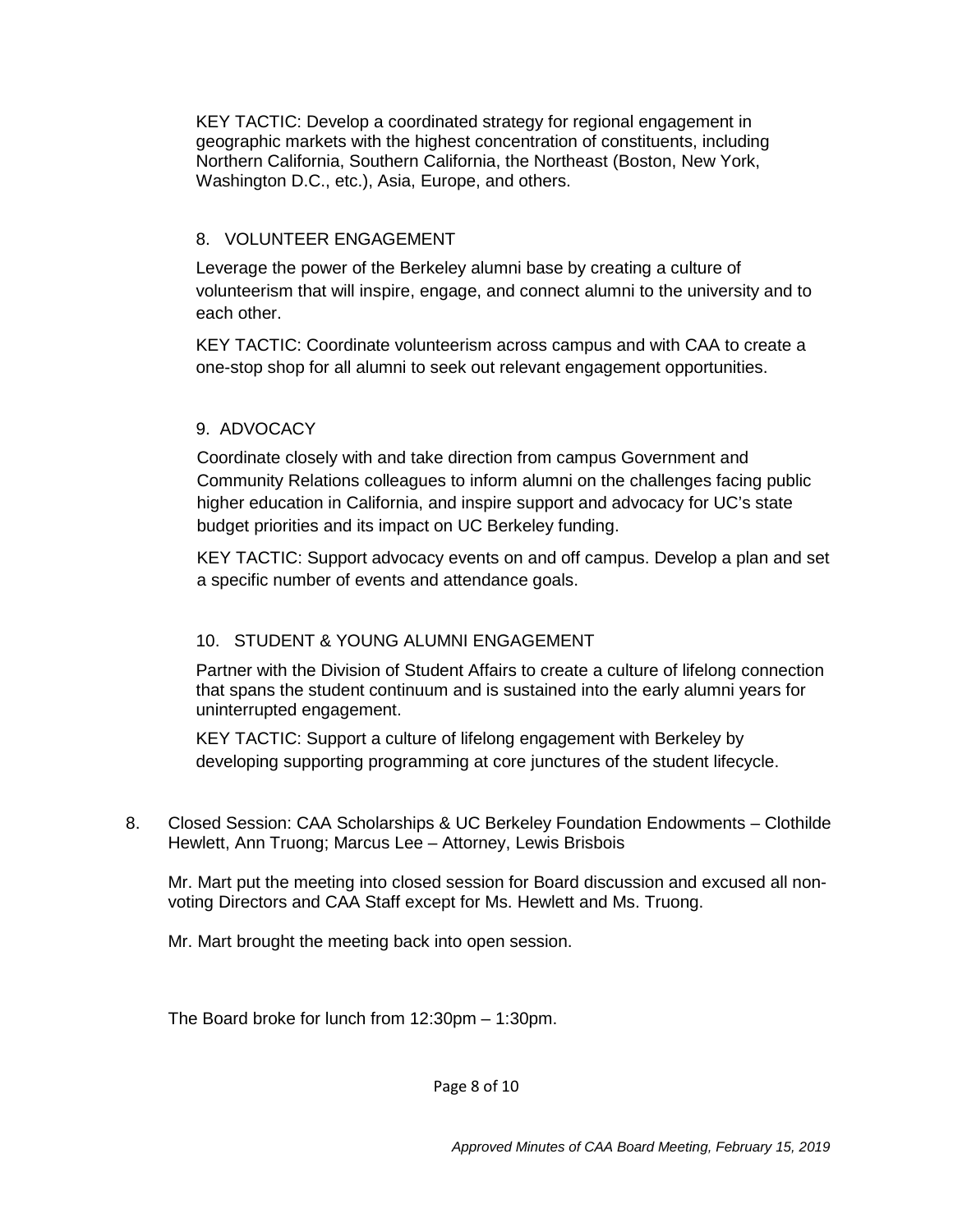#### 1:45pm: Public Comment

Mr. Mart asked for public comment. There was no public comment.

#### 9. Jim Kowlton, Director of Athletics

Mr. Knowlton thanked the CAA Board for inviting him to join them at their meeting today. He is excited to be on the UC Berkeley campus – Cal has the most passionate alums in the world. There is passion and we want to be exceptional in all we do. That's good news for me. My first 90 days I spent just listening, called listening days. We have a deliberate process to learn about the organization. I sent a slide presentation a month before I got here and everyone filled it out, like a SWAT analysis. At the end of 90 days and after 75 min sessions with each team, I have a good idea of where we are right now. People were great at saying these are the things we need to do, these are the reasons we aren't competitive, what is holding us back and now we have developed an action plan for each of the things we got from these teams. Some of what we saw were weaknesses because there was no communication between the key people. If you don't know what the priorities are, you don't have the ability to know what resources are required. One of the challenges is we have not had a strategic plan in Athletics so we will have a Strategic Plan at the end of 2019. We have hired someone that is very familiar with our department. He ran the CSA report that really looked at us and he will be the facilitator for us when we develop our Strategic Plan. How do we get people involved? How do we figure out what is exceptional for the Athletic Department at Cal which is different from what is exceptional for Athletic Departments at other schools. Our kids are going to get great degrees at the number one public institution of the country and that's important to us. How do we figure out what really supports us as an athletic program. A Strategic Plan will help us with direction and vision and help us align our resources with the Chancellor. We're excited to figure it out, publish it, and then start using the Strategic Plan to help guide us.

For my first nine months, I have developed my priorities for Athletics. The number one priority is that we want exceptional experiences by young men and women as student athletes at Cal and that drives me and everything else we do. That is the center of what we are trying to do in our Athletic Department which is why a long term sustainable financial model is absolutely critical. Having gender equity in our department is also preeminent. The Chancellor is taking a stand on that and we are working really hard to be able to be Title Nine compliant. I've talked to women who started here in the 80's and 70's who said they were on the first team and how much it transformed their lives. We have to take care of that and work hard on gender equity. What the Chancellor is doing is critically important for future generations of men and women who will get this incredible experience.

We have worked really hard to find ways to get connected with the campus. I've been a faculty member, I've taught civil engineering at West Point and so I meet with faculty every week to hear their perspectives. I want people to know that we are part of this University, not something that sits on the outside and does its own thing. We had our football team and women's volleyball team help students on move-in day. It seems like

Page 9 of 10